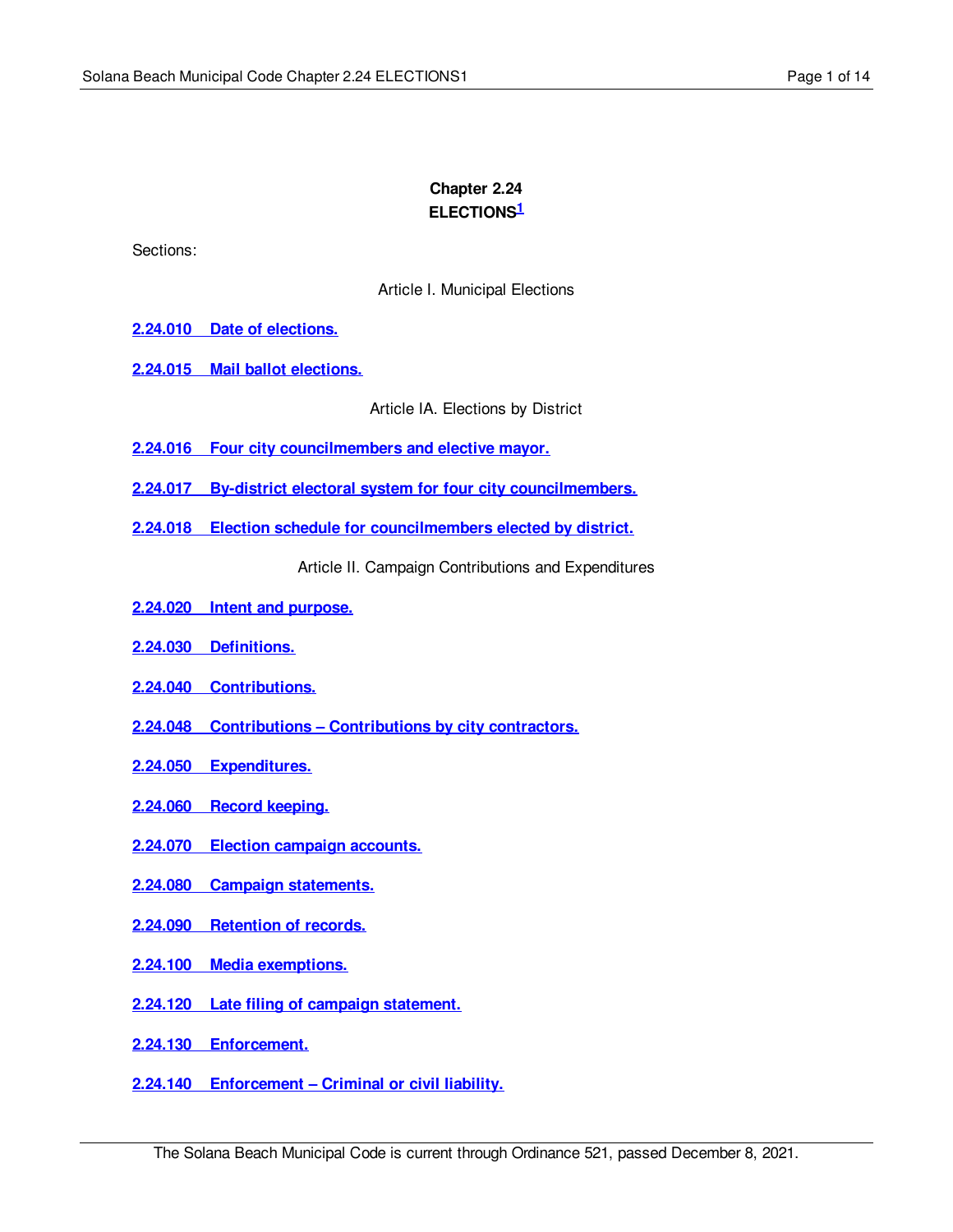### **2.24.145 Enforcement – [Administrative.](#page-10-1)**

#### **2.24.150 Use of funds [deposited](#page-12-0) with city.**

Article III. Initiative Measures

**[2.24.300](#page-12-1) Subject to state law.**

**[2.24.301](#page-12-2) Filing fee.**

### **Article I. Municipal Elections**

#### <span id="page-1-0"></span>**2.24.010 Date of elections.**

Pursuant to Section 36503.5 of the State Government Code, the general election for the city shall be held on the same day as the day of the statewide general election. (Ord. 420 § 1, 2010; Ord. 31 § 2, 1987; 1987 Code § 2.24.010)

# <span id="page-1-1"></span>**2.24.015 Mail ballot elections.**

A. The city is authorized to conduct elections wholly by mail ballot as set forth in this section. The city council shall determine whether an election will be conducted by mail at the time the election is called. Actions of the city council pursuant to this section shall be set forth in a resolution approved at a regular or special meeting of the city council.

B. The following items may be the subject of an all-mail ballot election:

1. Any election required or authorized by Article XIII C of the California Constitution.

2. Any election to approve a property-related fee or charge as required or authorized by Article XIII D of the California Constitution.

3. Any assessment ballot proceeding required or authorized by Article XIII D of the California Constitution; provided, however, that such a proceeding shall be denominated an "assessment ballot proceeding" rather than an election, and ballots shall be denominated "assessment ballots."

C. Elections authorized by this section shall be held on an established mail ballot election date pursuant to Elections Code Section 1500.

D. Elections authorized by this section shall be conducted in accordance with special provisions as may be adopted by resolution of the city council and with the applicable provisions for mail ballot elections set forth in California Elections Code Sections 4100 et seq., as they now exist or may hereafter be amended. (Ord. 420 § 1, 2010; Ord. 394, 2009)

# **Article IA. Elections by District<sup>2</sup>**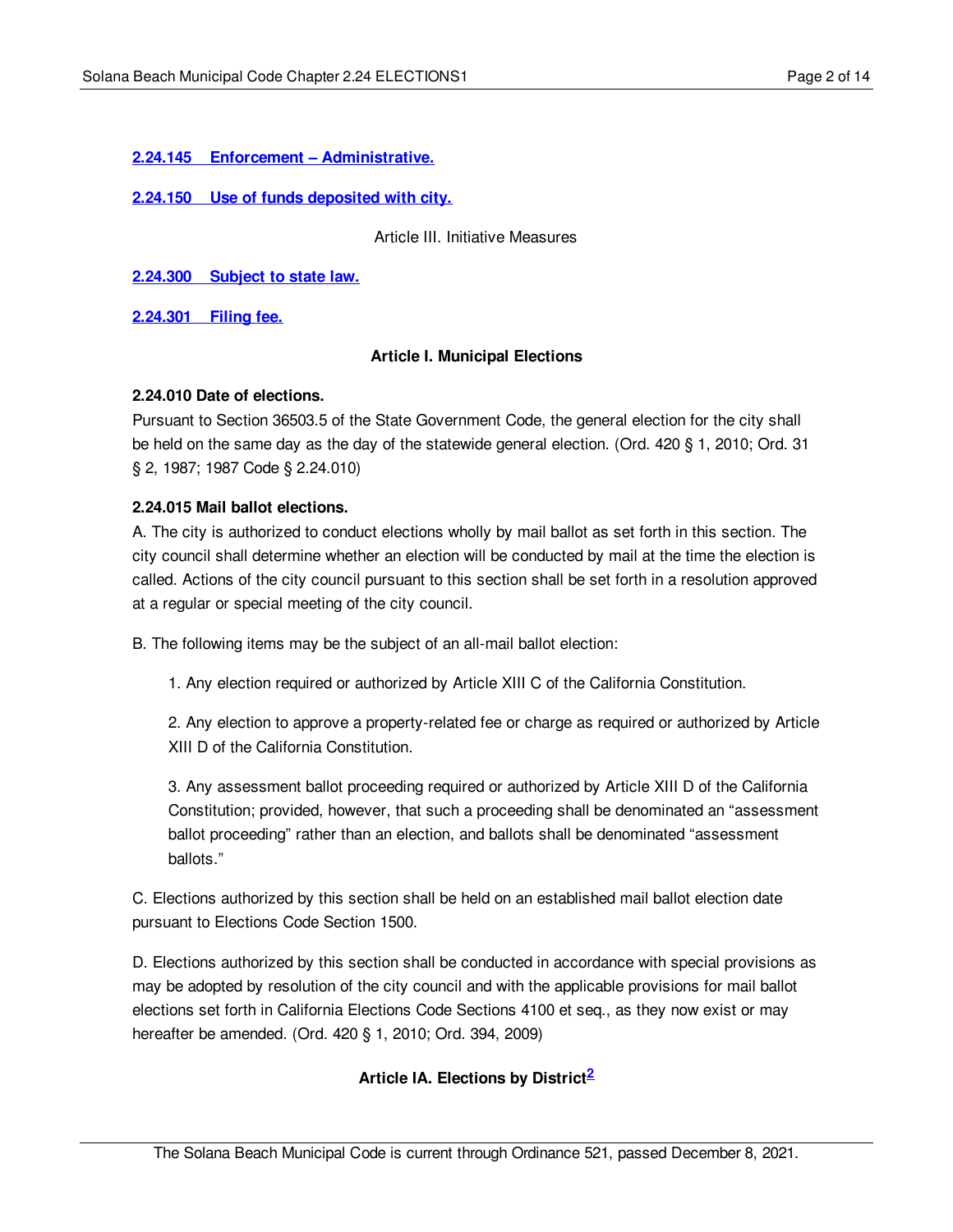### <span id="page-2-0"></span>**2.24.016 Four city councilmembers and elective mayor.**

Pursuant to California Government Code Sections 34886 and 34871(c), commencing with the November 2020 general municipal election, the members of the Solana Beach city council shall be elected by districts in four single-member districts with an elective mayor. Each councilmember shall serve a term of four years. The mayor shall be elected by the people of Solana Beach and shall serve a term of four years. (Ord. 488 § 2, 2018)

### <span id="page-2-1"></span>**2.24.017 By-district electoral system for four city councilmembers.**

A. Beginning with the general municipal election in November 2020, councilmembers shall be elected in the electoral districts reflected on the map contained in Exhibit A to the ordinance codified in this article, which is incorporated herein by this reference, and as subsequently reapportioned as provided by law. Elections shall take place on a by-district basis as that term is defined in California Government Code Section 34871, meaning one member of the city council shall be elected from each district, by the voters of that district alone, except for the mayor, who shall be elected citywide. In accordance with SBMC [2.24.016,](#page-2-0) each councilmember shall serve a four-year term until his or her successor has qualified.

B. Except as provided in subsection C of this section, the councilmember elected to represent a district must reside in that district and be a registered voter in that district, and any candidate for city council must live in, and be a registered voter in, the district in which he or she seeks election at the time nomination papers are issued, pursuant to California Government Code Section 34882 and Elections Code Section 10227. Termination of residency in a district by a councilmember shall create an immediate vacancy for that council district unless a substitute residence within the district is established within 30 days after the termination of residency.

C. Notwithstanding any other provision of this section, each of the councilmembers in office at the time this article takes effect shall continue in office until the expiration of the full term to which he or she was elected and until his or her successor is qualified. Vacancies in councilmember offices elected at large may be filled from the city at large. At the end of the term of each councilmember, that member's successor shall be elected on a by-district basis in the districts established in subsection A of this section and the map contained in Exhibit A to the ordinance codified in this article, as subsequently reapportioned as provided by law. A vacancy in a councilmember office elected by district shall be filled by a person qualified to hold the office, who is a resident of the district. (Ord. 488 § 3, 2018)

### <span id="page-2-2"></span>**2.24.018 Election schedule for councilmembers elected by district.**

A. Consistent with SMBC 2.24.016 and 2.24.017, the mayor and councilmembers from Council Districts 1 and 3 shall be elected beginning at the general municipal election in November 2020, and every four years thereafter.

B. Consistent with SBMC [2.24.016](#page-2-0) and [2.24.017](#page-2-1), the councilmembers from Council Districts 2 and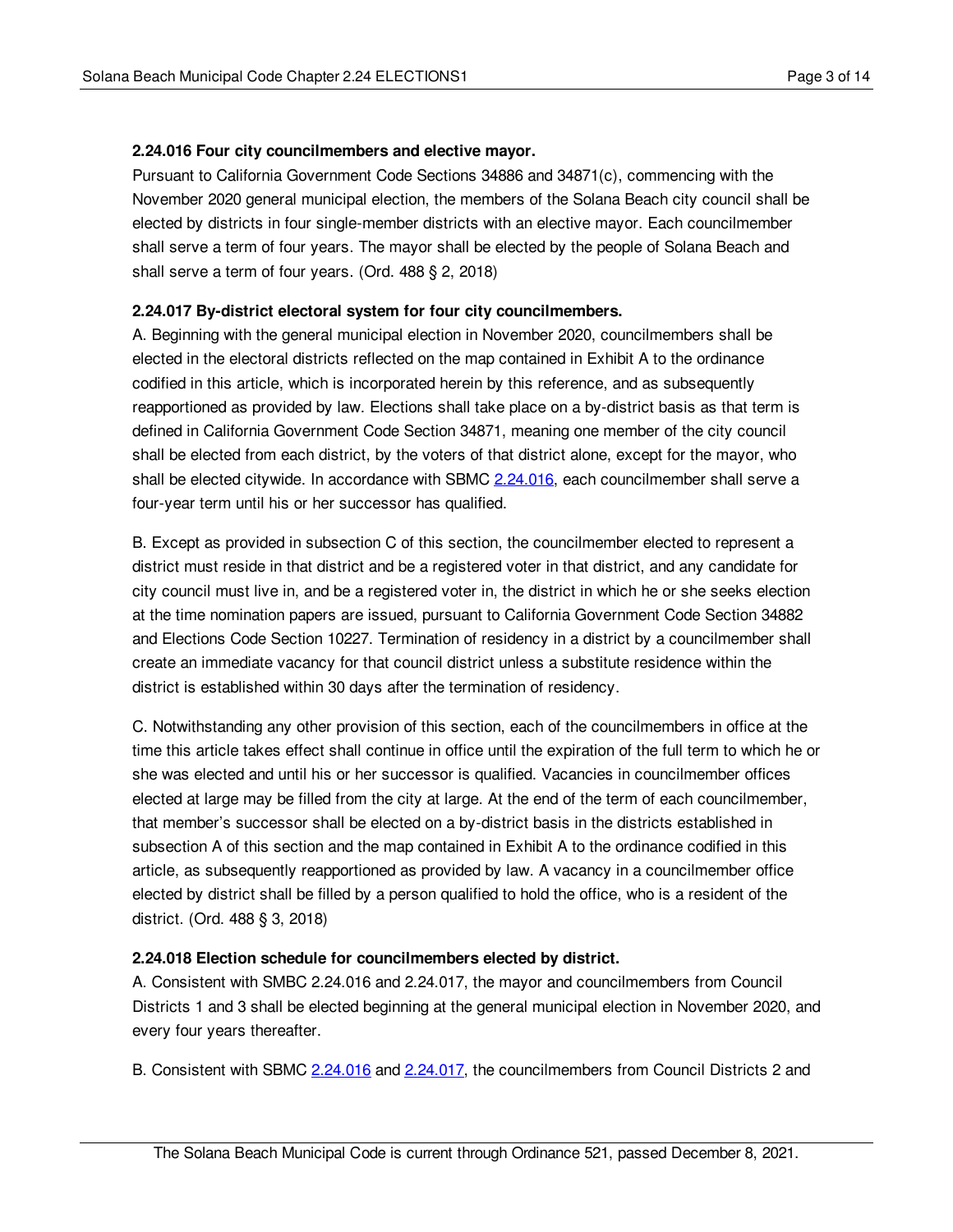4 shall be elected beginning at the general municipal election in November 2022, and every four years thereafter. (Ord. 488 § 4, 2018)

### **Article II. Campaign Contributions and Expenditures**

#### <span id="page-3-0"></span>**2.24.020 Intent and purpose.**

A. This article places realistic and enforceable limits on the amount individuals may contribute to political campaigns in municipal elections in order to prevent corruption or the appearance of corruption including undue influence over elected officials by campaign contributors and also to inform the public of the sources and objects of campaign contributions and expenditures.

B. The city council finds that municipal elections are municipal affairs and that the regulation of campaign expenditures and contributions in municipal elections is the proper subject of municipal regulation.

C. The requirements of this chapter shall be administered and interpreted consistent with the requirements of the Political Reform Act of 1974, as amended (State Government Code, Section 81000 et seq.), and its implanting regulations, except where the provisions of this article impose additional requirements on any person subject to this article.

D. It is the intent of the city council that this article be interpreted in a manner consistent with constitutional requirements. Should any provision hereof be determined to be invalid for any reason, the remainder shall be severed therefrom and shall remain in full force and effect. (Ord. 420 § 1, 2010; Ord. 61 § 1, 1988; 1987 Code § 2.26.010)

#### <span id="page-3-1"></span>**2.24.030 Definitions.**

A. Unless otherwise defined in this section, the words and phrases used in this article shall have the same meaning as defined in the Political Reform Act of 1974, Title 9 of the Government Code of the state, as the Act now exists or may hereafter be amended, including definitions set forth in regulations adopted by the Fair Political Practices Commission.

B. Whenever the following words or phrases are used in this article, they shall have the meaning set forth in this subsection:

1. "Election" means any city general, run-off, special, initiative, referendum or recall election.

2. "Candidate" means an individual who meets the definition set forth in Government Code Section 82007 and who is a candidate for elective office in the city of Solana Beach.

3. "Individual" means a sole human being.

4. "Person" means an individual, proprietorship, firm, partnership, joint venture, syndicate, business trust, company, corporation, limited liability company, association, committee, and any other organization or group of persons acting in concert, who meets the definition set forth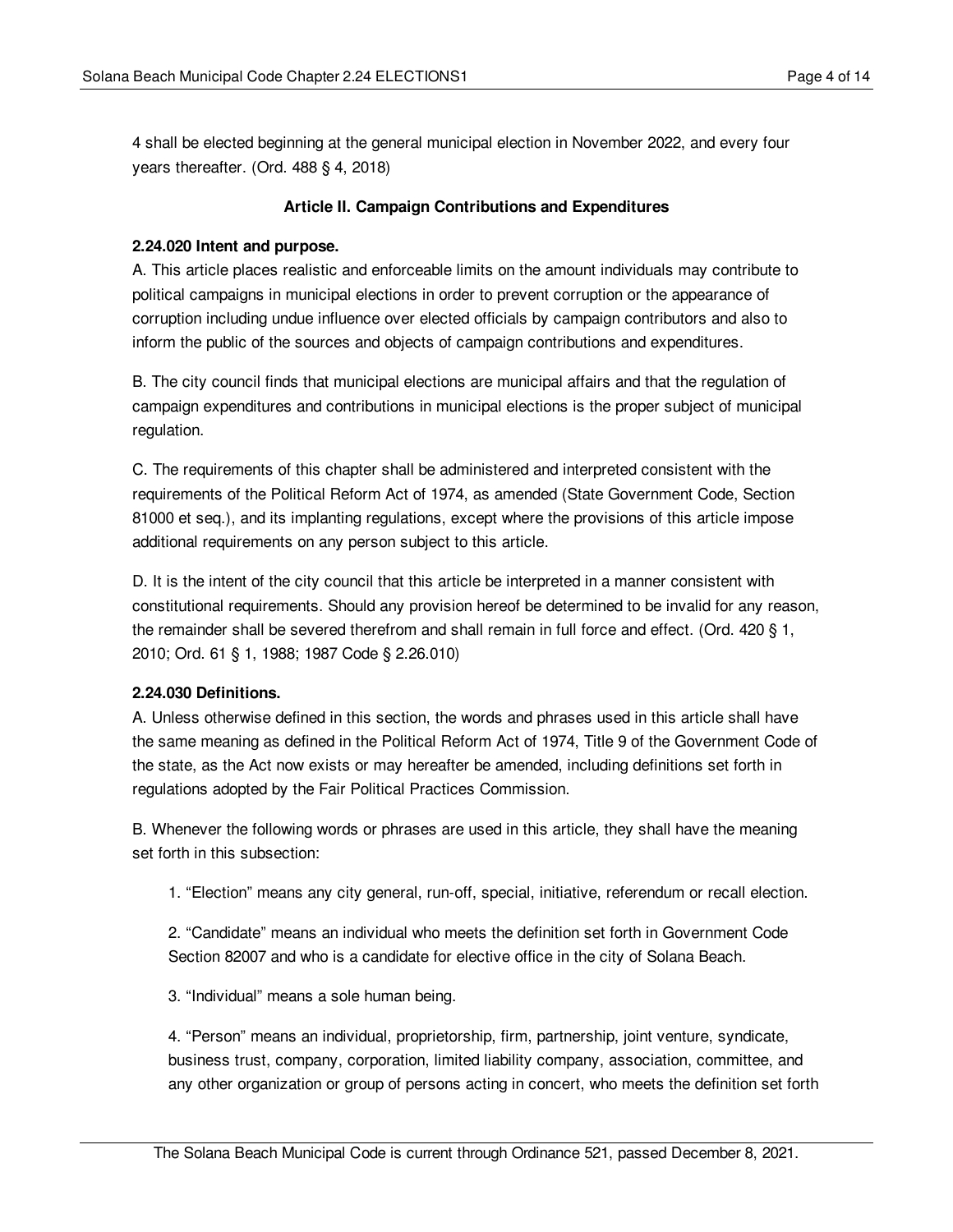in Government Code Section 82047.

5. "City" means city of Solana Beach

6. "City committee" means:

a. Committees controlled by candidates seeking election to local office;

b. Committees formed or existing primarily to support or oppose a candidate for local office;

c. Committees formed or existing primarily to support or oppose the qualification of, or passage of, a local ballot measure(s) which is being voted on only in this jurisdiction;

d. City and county general purpose committees active only in this city. (Ord. 420 § 1, 2010; Ord. 341 § 1, 2006; Ord. 61 § 1, 1988; 1987 Code § 2.26.020)

# <span id="page-4-0"></span>**2.24.040 Contributions.**

A. Limits.

1. No candidate or controlled committee shall solicit or knowingly accept any contribution from a person which will cause the total contribution from that person to the candidate or controlled committee to exceed \$100.00 in a single election, in accordance with the exceptions throughout this section. The city shall adjust this amount at the beginning of each calendar year based on the increase, if any, in the San Diego Consumer Price Index. This adjustment shall be rounded up to the nearest \$10.00 on a cumulative basis.

2. Spouses are two separate individuals for purposes of the contribution limits.

3. A contribution made by an individual less than 18 years of age is presumed to be a contribution from the parent or guardian of the individual.

4. This section shall not prohibit a committee from conveying to a candidate any monies legally received by said committee as contributions.

B. Exceptions.

1. The \$100.00 limitation of subsection (A)(1) of this section shall not apply to:

a. A candidate in aid of themselves;

b. Any committees which only support or oppose ballot measures;

c. Committees not within the jurisdiction, not defined or triggered as a city committee.

C. Aggregate Contributions. Candidates or controlled committees for a candidate seeking elective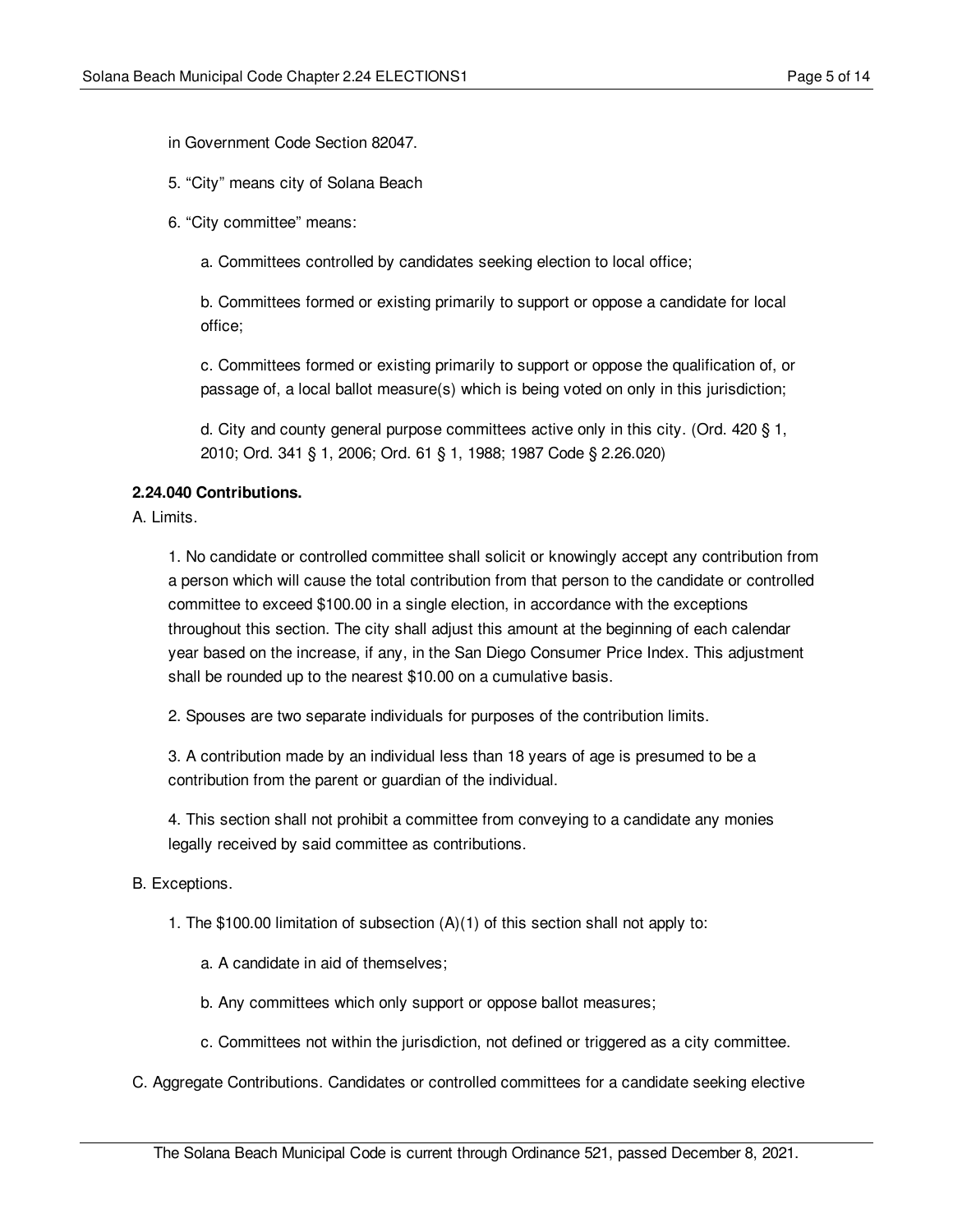city office may receive no more than \$5,000 in total combined monetary contributions from all persons, other than individuals, contributing to the candidate's election campaign. The city shall adjust this amount at the beginning of each calendar year based on the increase, if any, in the San Diego Consumer Price Index. This adjustment shall be rounded up to the nearest \$10.00 on a cumulative basis. For purposes of this section "election campaign" begins at the time a statement of intention to be a candidate or a statement of organization for a controlled committee is filed, and ends with the withdrawal, defeat, appointment, or election of the candidate for the office sought.

D. Contributions in Excess of the Limit.

1. If a committee treasurer is offered a contribution which would be in excess of the limitations set forth in this section, the treasurer must refuse the contribution.

2. If, however, a contribution which is in violation of this section is deposited into the campaign bank account, the treasurer shall report in writing to the city clerk within five days of the receipt of the contribution the facts surrounding such payment or contribution. Any such payment or contribution so deposited must be returned.

3. If it is not possible to return to the contributor, then it must be paid within 30 calendar days of receipt to the city's general fund if the amount is less than \$100.00 and to the state if the amount is \$100.00 or more.

E. Anonymous Contributions. No candidate or city committee shall accept an anonymous contribution of \$25.00 or more. An anonymous contribution of \$25.00 or more shall not be kept by the intended recipient, but the entire amount shall be paid within 10 days as follows:

1. An anonymous contribution of \$25.00 to \$99.99 must be paid to the city clerk to deposit in the city's general fund.

2. An anonymous contribution of \$100.00 or more must be paid to the Secretary of State for deposit in the state general fund (Government Code Section 84304).

F. Post-Election Contributions. After the date of withdrawal of a candidate or the election date for elective city office, no contributions shall be accepted by the candidate or controlled committee unless there are outstanding debts or loans, and shall be used only to pay the outstanding debts and loans. All outstanding debts and loans owed by the candidate or controlled committee to themselves shall not otherwise exceed all applicable contribution limits for that election. (Ord. 436 §§ 1 – 4, 2012; Ord. 420 § 1, 2010; Ord. 341 §§ 2 – 4, 2006; Ord. 61 § 1, 1988; 1987 Code §§ 2.26.030, 2.26.035)

#### <span id="page-5-0"></span>**2.24.048 Contributions – Contributions by city contractors.**

No person(s) who contracts with the city of Solana Beach, either for the rendition of personal services or for the furnishing of any material, supplies, or equipment to the city, or for the sale or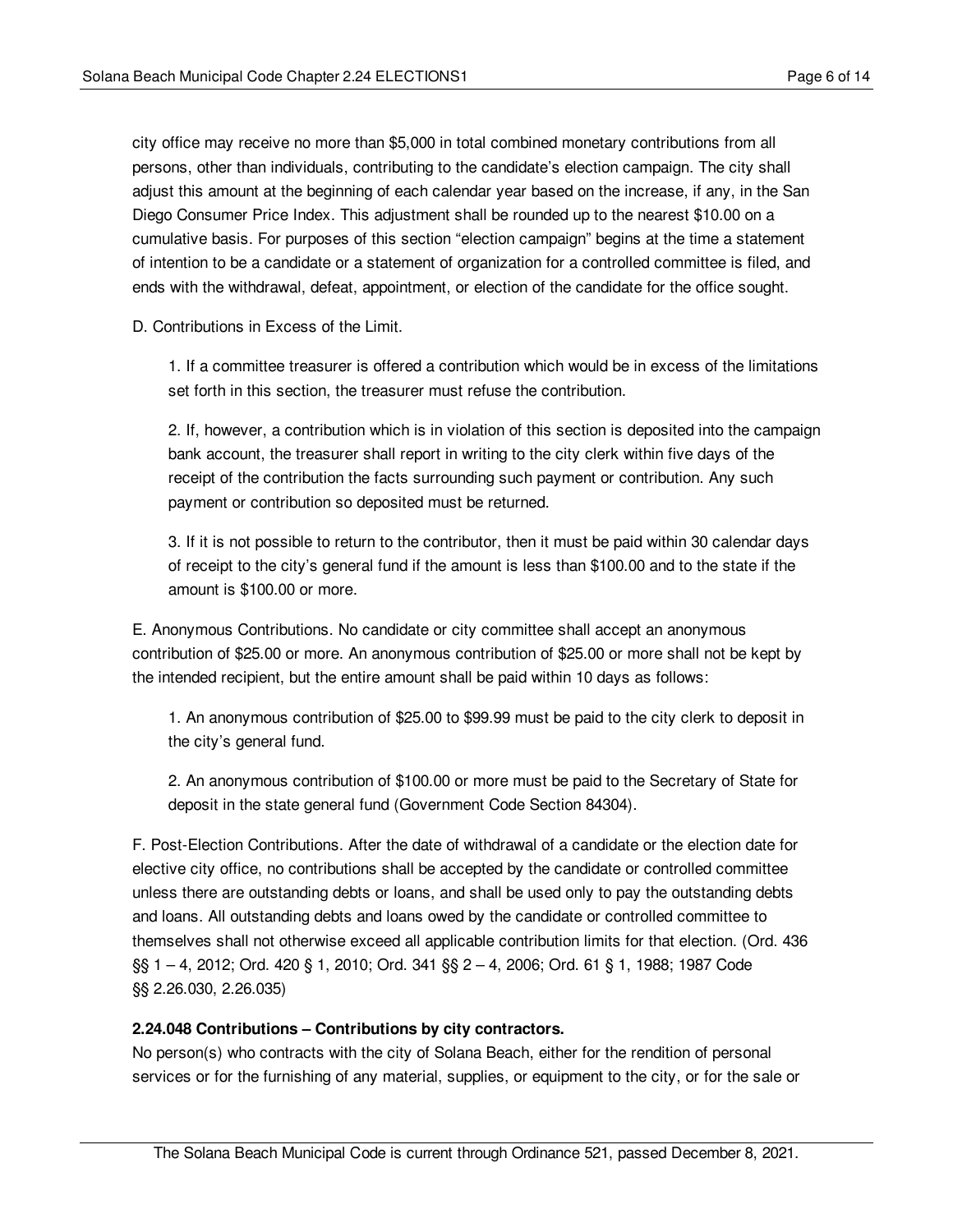lease of any land or building to or from the city, shall make any contribution to a city candidate or controlled committee at any time between the commencement of negotiations for and (1) the completion of performance of such contract or (2) the termination of negotiations for such contract, whichever occurs later. (Ord. 420 § 1, 2010; Ord. 341 § 5, 2006)

### <span id="page-6-0"></span>**2.24.050 Expenditures.**

A. Identification of Expenditure Source. City committees not controlled by candidates that make expenditures in support of or in opposition to a candidate or measure shall indicate clearly on any material published, displayed or broadcast, the name of the committee and the fact that the material was paid for by a committee not controlled by any candidate.

B. Notification of Independent Expenditures. In addition to the reporting required by the Political Reform Act of 1974, as amended, and its implementing regulations, for independent expenditures, a city committee, entity (corporation, firm, business, or proprietorship), or individual that makes independent expenditures of \$1,000 or more in a calendar year to support or oppose a candidate for city elective office or city ballot measure, shall notify the city clerk of such expenditure(s). Notification shall be by either electronic mail, facsimile, telegram, guaranteed overnight mail through the United States Postal Service, private delivery service or personal delivery within one business day.

1. Such notification shall be made each time this threshold of \$1,000 is met.

2. The notice shall identify the city committee, entity, or individual making the independent expenditure(s), the name of the candidate, or measure, and whether the communication supports or opposes the candidate or measure, the amount of the expenditure, and a description of the goods or services purchased.

3. The one-business-day notification period shall begin to run at the time the payment is made, or upon execution of a contract for the goods or services is completed, whichever occurs first. (Ord. 420 § 1, 2010; Ord. 341 § 6, 2006; Ord. 61 § 1, 1988; 1987 Code § 2.26.040. Formerly 2.24.060, 2.24.065)

#### <span id="page-6-1"></span>**2.24.060 Record keeping.**

A. All candidates and city committees must practice the record keeping procedures in the manner specified by the Political Reform Act of 1974, as amended. A portion of these requirements along with additional city requirements are outlined below.

B. Records of Receipts. All candidates and city committees must have two types of records for receipts: a daily record, showing how much money was received on any given day; and a contributor record, with detailed information about each contributor of \$25.00 or more. The daily record requirement may be met with bank statements, copies of checks received, or other documentation that provides the required information.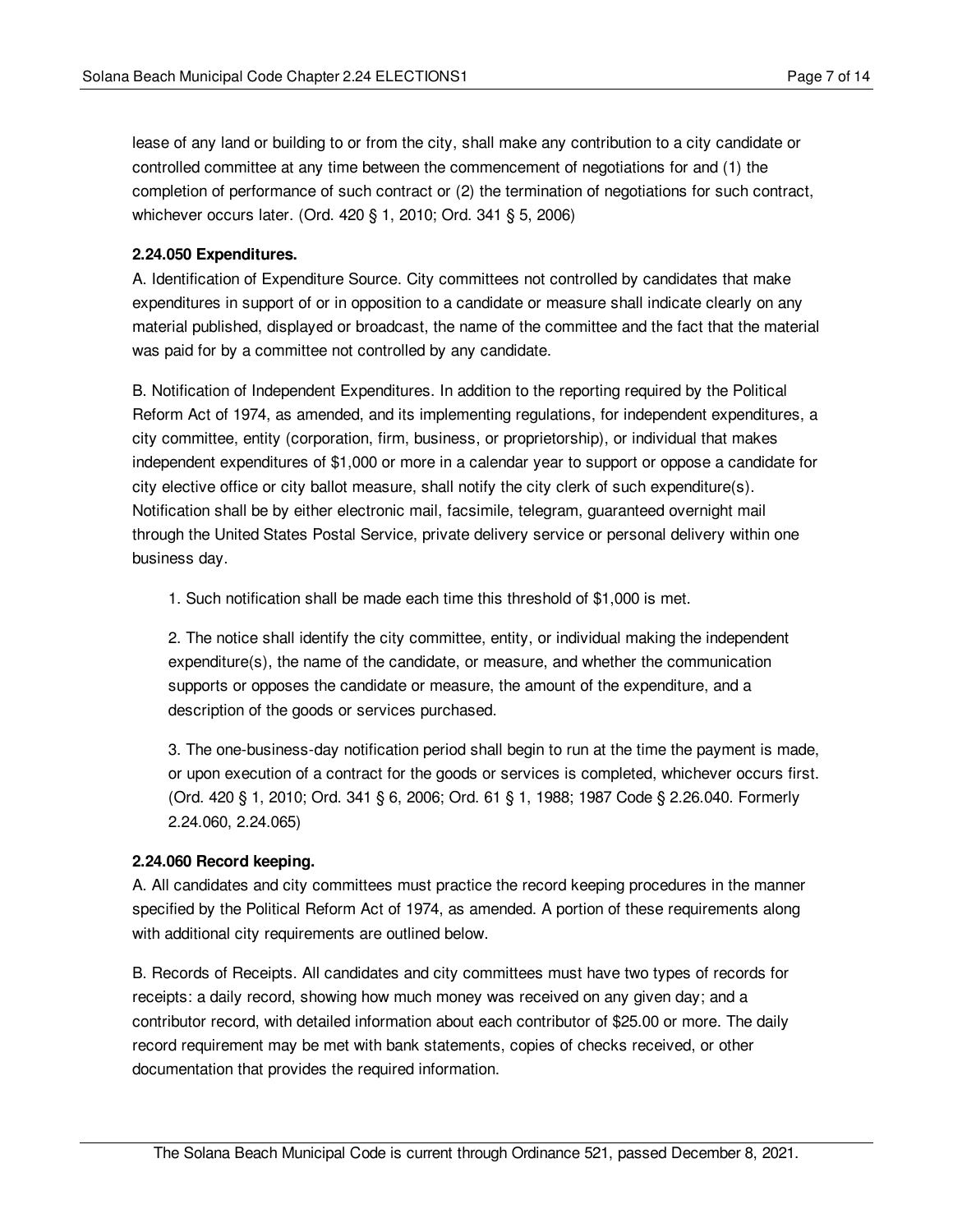1. Contributions Less Than \$25.00. Any candidate or city committee receiving a contribution of less than \$25.00 is not required to record the name of the donor, but is required to report the lump sum of all such contributions.

2. Contributions of \$25.00 or More. Any candidate or city committee receiving cumulative contributions of \$25.00 or more is required to record:

a. Full name and address, including Zip Code, of the contributor;

b. Contribution amount;

c. The date received;

d. The type of contribution and the total amount received from the contributor over the course of the current calendar year (the "cumulative amount");

e. The contributor's occupation, employer's name or, if self-employed, the name of the business of the person making the contribution or loan (state code thresholds for gathering employer information may be different from the city thresholds).

C. Missing Contributor Information. All the contributor information required above must be obtained within 60 calendar days from the receipt of the contribution. If any of the contributor information required above is missing then the contribution in excess of \$25.00 must be returned. If it is not possible to return to contributor, then it must be paid within 75 days of receipt to the city's general fund.

1. Record of Expenditures – Expenditures Less Than \$25.00. A daily lump sum total of all expenditures under \$25.00 must be kept.

2. Expenditures of \$25.00 or More. For expenditures of \$25.00 or more to a single payee, or a series of expenditures for a single product or service that total \$25.00 or more, the following must be recorded:

- a. Full name and address, including Zip Code, of payee;
- b. Expenditure amount;

c. Date the expenditure was made or, for accrued expenses, the date the goods or services were received;

d. Description of the goods or services received. (Ord. 420 § 1, 2010)

### <span id="page-7-0"></span>**2.24.070 Election campaign accounts.**

A. Deposit of Contributions. All campaign contributions accepted by a campaign treasurer or committee shall be deposited within five days of receipt into the election campaign account by the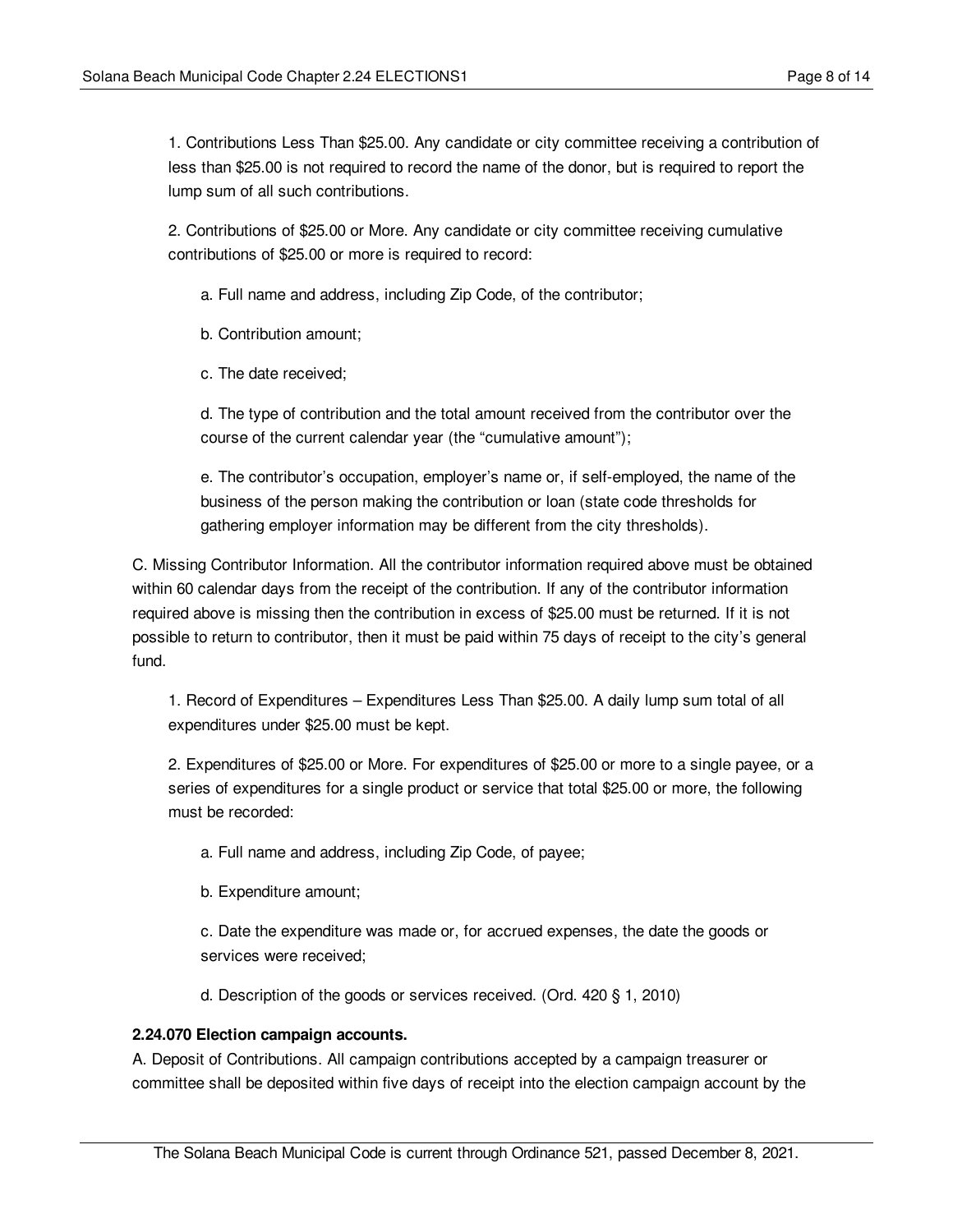campaign treasurer, committee or authorized agent thereof.

B. Disbursement of Unexpended Campaign Funds. If the final campaign statement for a candidate or any committee discloses an unexpended surplus, the candidate or committee may, after the election, disburse the whole of said surplus. If said fund is disbursed, it shall be disbursed to the city for deferment of election costs, or to charitable organizations of the committee's or candidate's choice that benefit the city, or to both the city and an organization(s) that benefits the city. The candidate or committee, or authorized agent thereof, shall file a statement within 30 days of such disbursement with the city clerk, verifying said closure and listing the donees of all disbursements authorized by this section and the dollar amounts given to each donee. (Ord. 420 § 1, 2010; Ord. 341 §§ 8, 9, 2006; Ord. 61 § 1, 1988; 1987 Code § 2.26.050)

#### <span id="page-8-0"></span>**2.24.080 Campaign statements.**

A. Each candidate and committee shall file campaign statements when and in the manner specified in the Political Reform Act of 1974, as amended.

B. Additional City Requirements.

1. Any candidate and city committee that receives contributions totaling \$200.00 or more or makes expenditures totaling \$200.00 or more shall file a statement of organization with the city clerk no later than 10 days following the receipt or expenditure.

2. In addition to the information required by the Political Reform Act of 1974, as amended, each candidate and city committee filing a campaign statement shall, for each contribution or expenditure of \$25.00 or more, disclose the information required by SBMC [2.24.060](#page-6-1).

3. Pre-Election Filing. Candidates and city committees shall file an additional pre-election campaign statement with the city clerk no later than 3:00 p.m. on the Thursday immediately preceding the election. This statement shall have a closing date of the Wednesday preceding the Thursday filing date.

a. The statements must be completed on campaign statement forms required to be filed by state law and in addition include:

i. A statement of estimated additional expenditures which the candidate or committee chairperson reasonably expects to expend on or before the election date. An estimate which is unintentionally at variance with the amounts actually expended shall not constitute a violation of this article. (Ord. 420 § 1, 2010; Ord. 341 §§ 10, 11, 2006; Ord. 61 § 1, 1988; 1987 Code § 2.26.060)

### <span id="page-8-1"></span>**2.24.090 Retention of records.**

The candidate, committee, or authorized agent thereof, shall retain all campaign records for a period of five years after the election. (Ord. 420 § 1, 2010)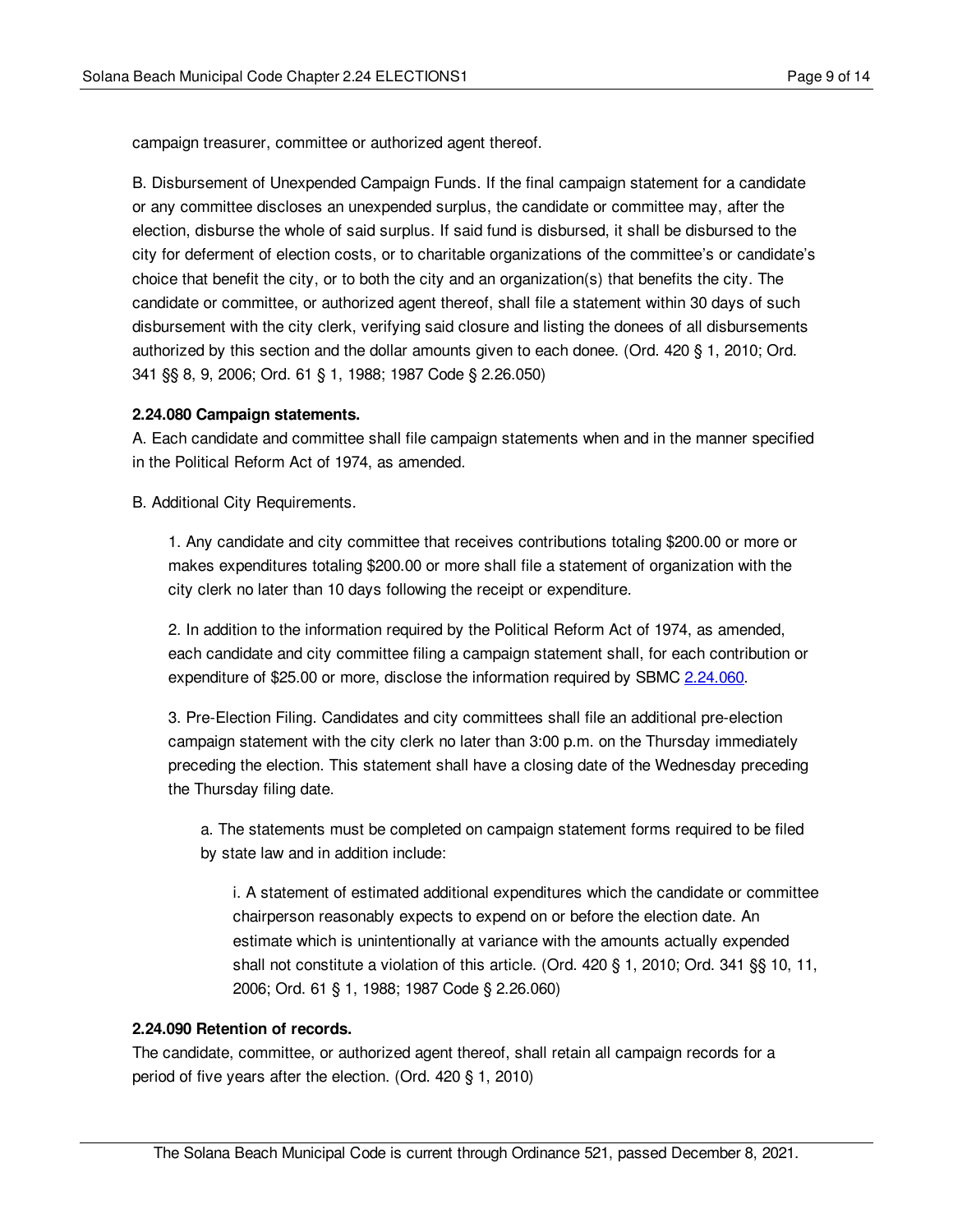### <span id="page-9-0"></span>**2.24.100 Media exemptions.**

A. Any cost incurred in covering or carrying a news story, commentary, or editorial is not a contribution or expenditure regulated by the provisions of this article if the news story, commentary, or editorial is carried by a bona fide: broadcasting station (including a cable television operator, programmer or producer); website; newspaper, magazine, or other periodical publication; or any Internet or electronic publication; unless:

1. The media facility is owned or controlled by any political party, city committee, or candidate for elective office of the City of Solana Beach. (Ord. 420 § 1, 2010; Ord. 61 § 1, 1988; 1987 Code § 2.26.080)

### <span id="page-9-1"></span>**2.24.120 Late filing of campaign statement.**

Any person who fails to file a campaign statement by the deadline imposed by this article shall, in addition to any other penalties or remedies established pursuant to this article, be liable to the city clerk in amounts as set forth by the Political Reform Act of 1974, as amended, and its implementing regulations, until the statement is filed. (Ord. 420 § 1, 2010; Ord. 61 § 1, 1988; 1987 Code § 2.26.100)

### <span id="page-9-2"></span>**2.24.130 Enforcement.**

A. The city attorney shall not investigate or prosecute any alleged violations of this article, but shall defend the constitutionality and legality of this article in any civil proceedings in which the city or the city council is a party.

B. Review of complaints of violation of this article and criminal prosecution thereof shall be commenced only by special counsel who shall be the district attorney, the Attorney General, or such other qualified and independent special counsel or combination of the foregoing as may be appointed by the city attorney. All special counsel shall have authority to prosecute any and all municipal code violations of this article. However, special counsel other than the Attorney General or district attorney shall not have authority to prosecute matters exclusively within the powers of the Attorney General or district attorney as provided under Government Code Section 91001. Special counsel shall also commence and prosecute civil litigation to compel compliance with this article or to enjoin conduct in violation of this article, and shall commence administrative actions pursuant to SBMC [2.24.145](#page-10-1).

C. The appointment of special counsel shall be done in writing, and copies of the written appointment shall be provided to the city manager, city clerk and members of the city council. At least 90 days prior to a city election, a special counsel may be appointed by the city attorney for that election. Should the appointment of additional special counsel become necessary or appropriate, the city attorney may appoint such additional special counsel as may be required. No enforcement or prosecution or action of special counsel shall be subject to the review or control of the city council or the city attorney. The cost of special council may be paid from the city general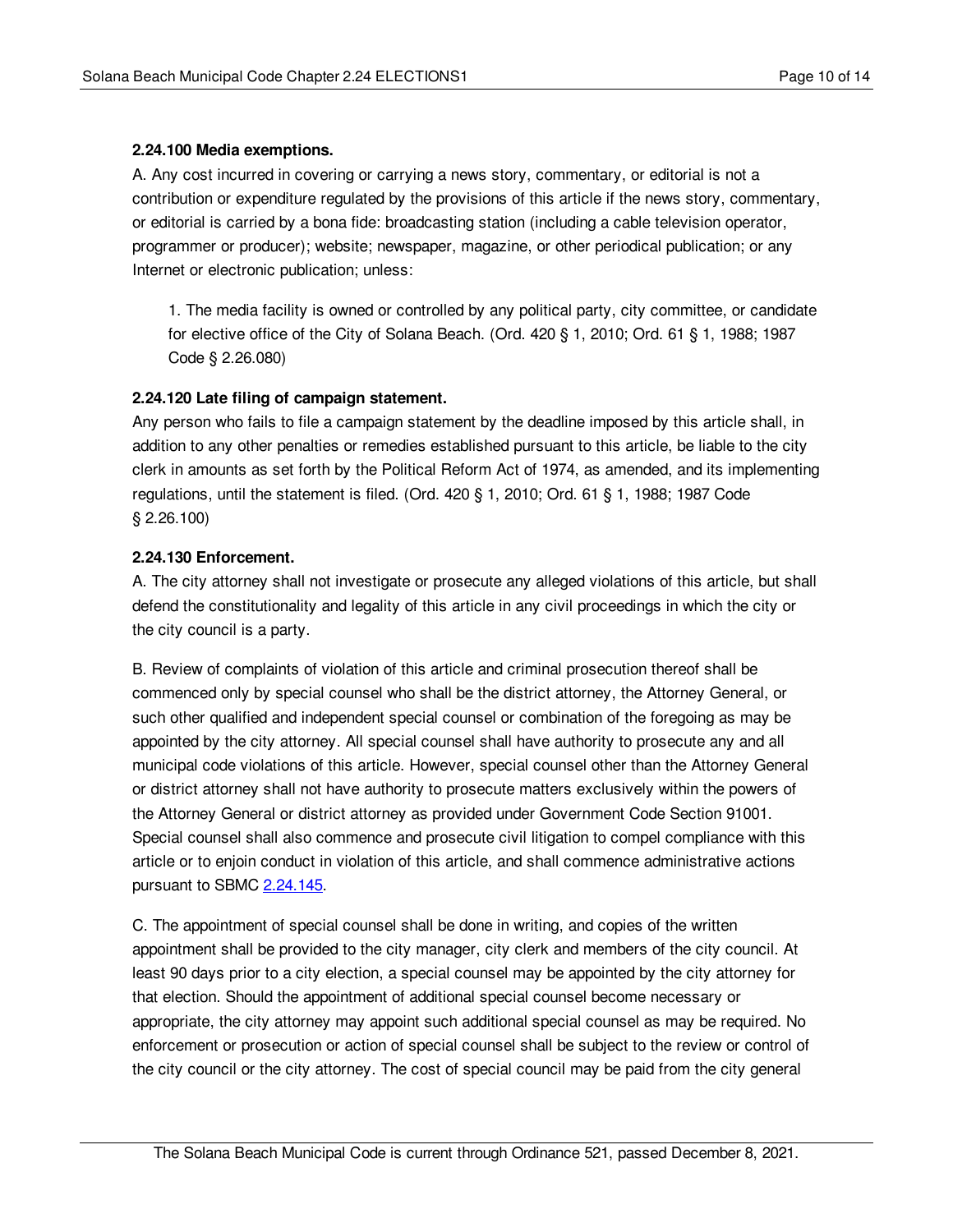fund.

D. Any person residing in the city who believes that a violation of this article has occurred may file a written complaint requesting investigation of such violation by the special counsel. If the special counsel determines that there is reason to believe a violation of this article has occurred, it shall conduct an investigation and may commence such administrative, civil or criminal legal action as it deems necessary for the enforcement of this article.

E. The special counsel shall have such investigative powers as are necessary for the performance of duties described in this article and may demand and be furnished records of campaign contributions and expenditures of any person or city committee at any time. In the event that production of such reports is refused, the special counsel may commence civil litigation to compel such production.

F. The special counsel shall be immune from liability for its enforcement of this article.

G. Any action alleging violation of this article must be commenced within two years of the time the alleged violation occurred. (Ord. 436 § 5, 2012; Ord. 420 § 1, 2010; Ord. 341 §§ 12, 13, 2006; Ord. 61 § 1, 1988; 1987 Code § 2.26.110)

### <span id="page-10-0"></span>**2.24.140 Enforcement – Criminal or civil liability.**

A. Any knowing or willful violation of any provision of this article may be prosecuted, either as an infraction or as a misdemeanor, at the discretion of the prosecutor under the provisions of Chapter 1.16 SBMC. In addition to any other penalty provided by law, any willful or knowing failure to report truthfully any contribution or expenditure shall be punishable by a fine of not less than \$500.00. The treasurer of any city committee shall be both criminally and civilly liable for any violation of this article by the city committee. In addition, the candidate shall be both criminally and civilly liable for any violation by a committee controlled by the candidate.

B. In any legal action brought under this article for injunctive relief or civil liability, where it is determined that a city committee has accepted a contribution or contributions in excess of the applicable limit set forth herein, the full amount of said contribution(s) shall be forfeited to the city general fund. If funds are not available in the city committee's account for this purpose, the candidate or treasurer shall be personally liable to pay said amount to the city general fund. (Ord. 436 § 6, 2012; Ord. 420 § 1, 2010; Ord. 341 §§ 14, 15, 2006; Ord. 61 § 1, 1988; 1987 Code § 2.26.120)

### <span id="page-10-1"></span>**2.24.145 Enforcement – Administrative.**

A. This section provides for administrative remedies for violations of this article, which are in addition to all other legal remedies, criminal or civil, which may be pursued by the city to address any violation of this article.

B. Whenever the special counsel appointed pursuant to SBMC [2.24.130](#page-9-2) determines that there is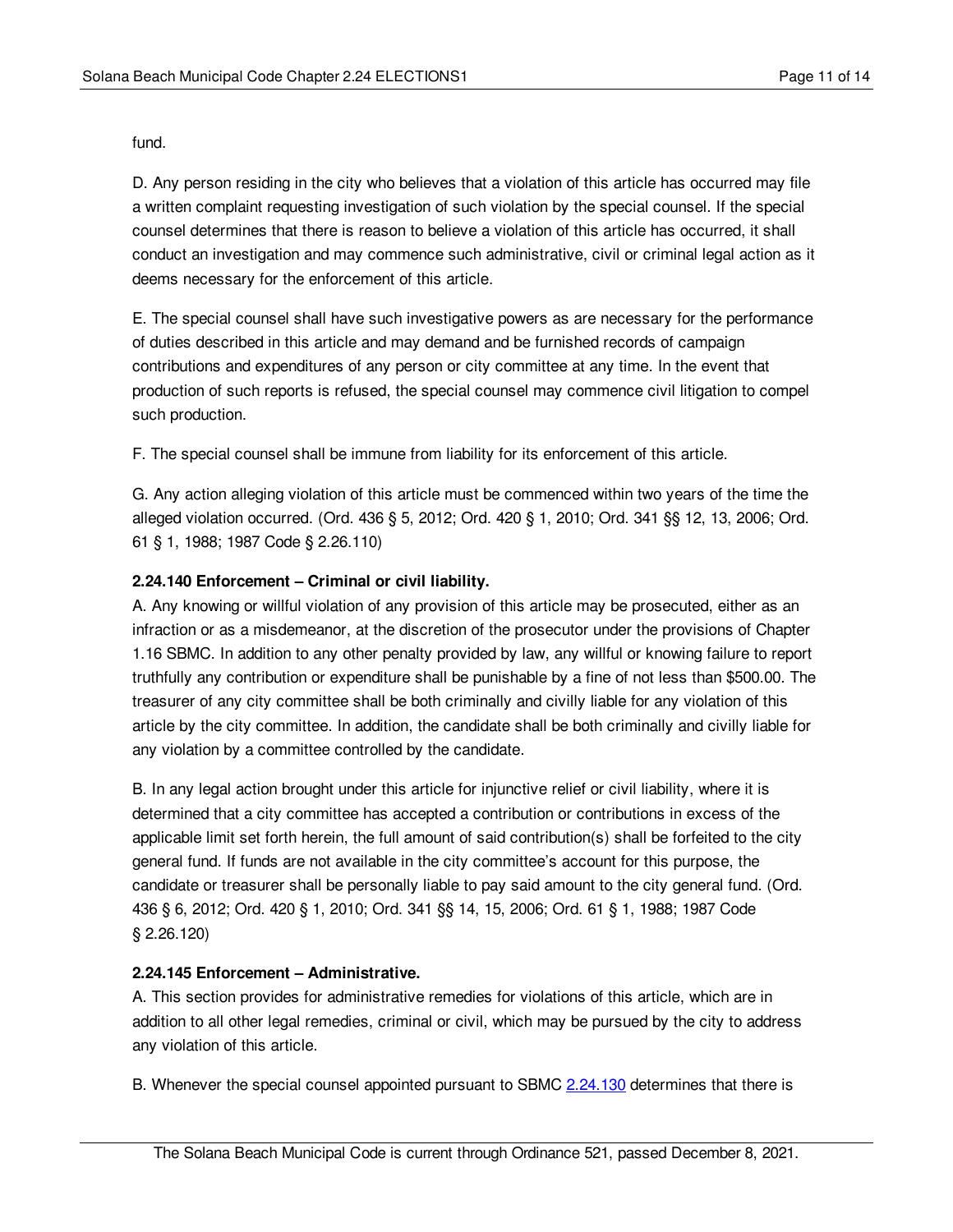probable cause that a violation of one or more provisions of this article has occurred or exists, a written notice and order may be issued to the alleged violator.

C. The notice and order shall refer to the code section violated and describe how the sections are or have been violated, and the dates of all violations. The notice and order shall also set a date, time and place for a hearing, which shall be held no fewer than 10 days following the service of the notice.

D. The notice and order shall be served upon the alleged violator by personal service, or certified mail with postage prepaid and return receipt requested.

E. The city manager shall designate a hearing officer, who shall not be a city employee. The compensation of the hearing officer, if any, shall be paid by the city. The employment, evaluation, and compensation, if any, of the hearing officer shall not be directly or indirectly conditioned upon the outcome of the hearing.

F. At the hearing, the hearing officer shall consider whether a preponderance of evidence demonstrates the existence of the violation. The alleged violator or any other interested persons may present testimony or evidence concerning the existence of the violations, and the alleged violator may cross examine witnesses.

G. Hearings shall be conducted in an expeditious manner to enable all interested parties to present relevant evidence. Formal rules of evidence shall not be required. Time limits for presenting evidence, order of testimony, handling of exhibits, and similar matters shall be at the discretion of the hearing officer. The hearing officer may continue the hearing to obtain additional evidence, or for other good cause.

H. Failure of the alleged violator to attend the hearing shall constitute an admission of the violation by the alleged violator and a failure to exhaust administrative remedies that may bar judicial review.

I. After considering all the testimony and evidence submitted at the hearing, the hearing officer shall issue a written order, including findings regarding the existence of each violation, the reasons for the decision, and notice of the right to judicial review. The written decision shall be issued within 30 days of the hearing, and served on the alleged violator within 10 days of its issuance. The order shall be final upon service on the alleged violator, subject only to judicial review as allowed by law.

J. If the hearing officer finds that the alleged violator committed the violation by a preponderance of evidence, the hearing officer shall impose a penalty and a date the penalty and any administrative costs shall be due and payable.

K. An administrative penalty for a violation of this article shall be set at a maximum of \$5,000 per violation, and a minimum of \$500.00 per violation, and the maximum total penalty shall not exceed \$50,000. In determining the amount of penalty to be imposed, the hearing officer shall consider the